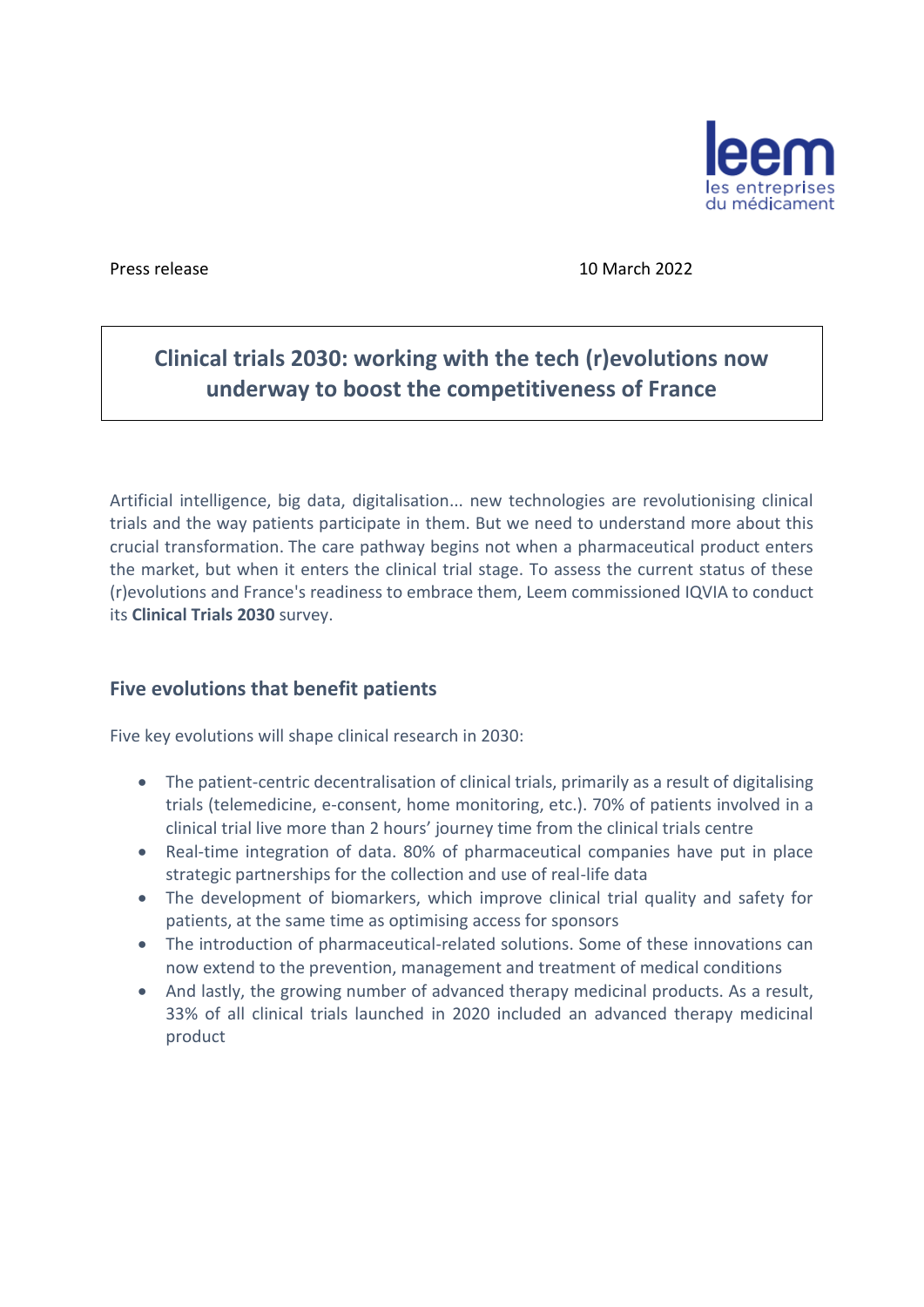Of these five developments, the strategic priority is undoubtedly the digitalisation of clinical trials, which is quick to implement, especially in France, where conditions already in place favour its rollout.

As a result of the health crisis, 40% of clinical trials are now hybrid (i.e. involve patients in at least one digitalised step), compared with just 10% before the crisis emerged.

## **France has the expertise, and now finds itself at a crossroads**

The US and UK are currently leading the way in all these key developments. They should therefore be seen as a source of inspiration.



France has key assets, including its expertise in health data and the willingness and commitment of all stakeholders. It also has a formally structured data protection framework. And France is equally attractive in terms of the excellence of its opinion leaders, the fact that clinical trials authorisation is centralised in the hands of a single ethics committee, and its Research Tax Credit scheme.

Nevertheless, in today's highly competitive international environment with so many innovations under development - many of them stimulated by Covid-19 - France must now strengthen its position. A number of additional initiatives are therefore needed to boost its attractiveness as a base for clinical trials.

## **Harmonisation and trajectory**

Leem has brought forward a series of proposals for boosting the competitiveness of France in the market for innovative clinical research:

- Prioritise **operational targets** at national level
- **Remove regulatory barriers** to innovation in clinical research
- Enable **the interoperability** of **digital systems** and **tools**
- Set up and run **experimental pilot projects** around clinical trial decentralisation this year